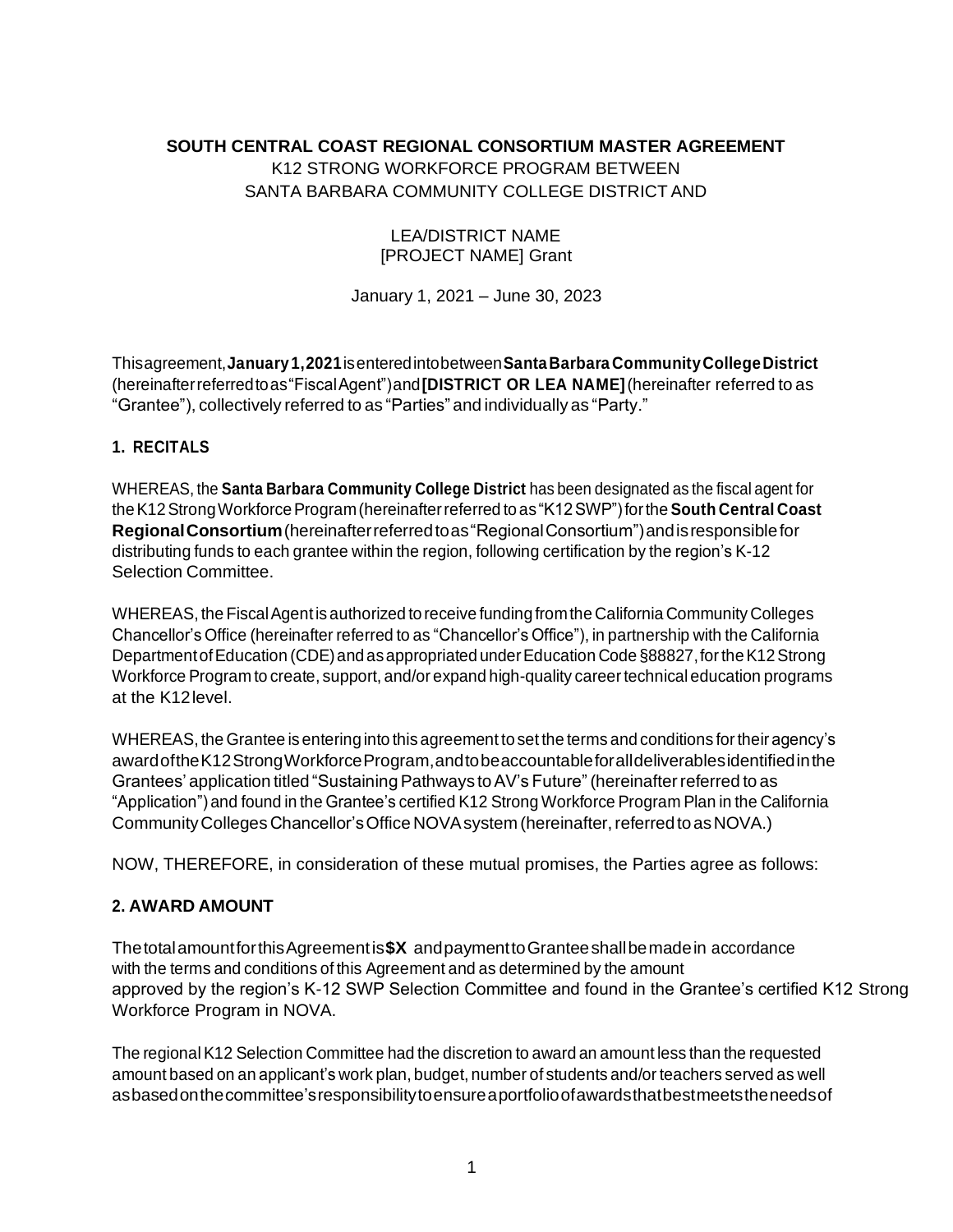the region's economy and the intention of the legislation (Exhibit A: K12 Strong Workforce Program Request for Application, p.6). Through the competitive grant process, applicants awarded a K12 SWP grantinoneyeararenotguaranteedfundinginasubsequentroundoffunding(ExhibitA:RFAp.7).

Grantee certifies to the K–12 Selection Committee thatgrant funds received and the matching funds contributed by each local educational agency shall be used solely for the purpose of supporting the program or programs for which the grant is awarded.

# **3. PERIOD OF PERFORMANCE**

The period of performance for this Agreement shall commence on January 1,2021 and shall expire on June 30, 2023, unless terminated earlier in accordance with the termination/cancellation provisions of this Agreement.

The Grantee shall complete the tasks described in the Grantee's certified plan in NOVA and funds shall be expended in compliance with the requirements for the funding source and Grant Agreement with the Regional Consortium (Exhibit A: RFA p. 38).

# **4. MODIFICATIONS**

Granteemayrequestmodificationstotheworktobeperformed. Allsuchrequestsmustbesubmitted in writing via email to the Regional Consortium prior to the modification being made. The Regional Consortium may require that a Grant Amendment be processed, if the Regional Consortium determines that a change would materially affect the project outcomes or the terms of this Agreement and the terms included in Exhibit A: K12 Strong Workforce Program RFA - Appendix B: Program-Specific Legal Terms and Conditions, p. 39.

Granteemaymakechangestoanybudgetcategoryamountsupto10%ofthetotalawardamountper line item without the approval of the Regional Consortium so long as budget categories are not added or deleted, the total dollar amount of the Agreement is not affected, and the outcomes of the Agreement will not be materially affected. Grantee may add or delete budget categories subject to the prior approval of the Regional Consortia (see Exhibit A: K12 Strong Workforce Program RFA - Appendix B: Program-Specific Legal Terms and Conditions).

Amendmentsarerequiredforbudgetchangeswhentherearechangesinthetotaldollaramountofthe Agreement and/or the outcome of the Agreement is materially affected. The process for requesting and approving amendments is determined by the Regional Consortium. Budget changes or amendments are subject to applicable program limitations and require approval of the Regional Consortium. No extensions to the performance period will be granted (see Exhibit A: K12 Strong Workforce Program RFA - Appendix B: Program-Specific Legal Terms and Conditions, p. 39).

Granteesare required tofullyexpendtheirgrantsby the endofthe expenditureperiod. Ifa grantee projectsthattheywillbeunabletodoso,theyshouldcontacttheRegionalConsortiumandarrangeto have their grant reduced to a level which the grantee is confident can be fully spent within the expenditure period. If a Regional Consortium has reason to question whether a grantee can fully expend their grant within the expenditure period, it may request that the grantee provide evidence that it will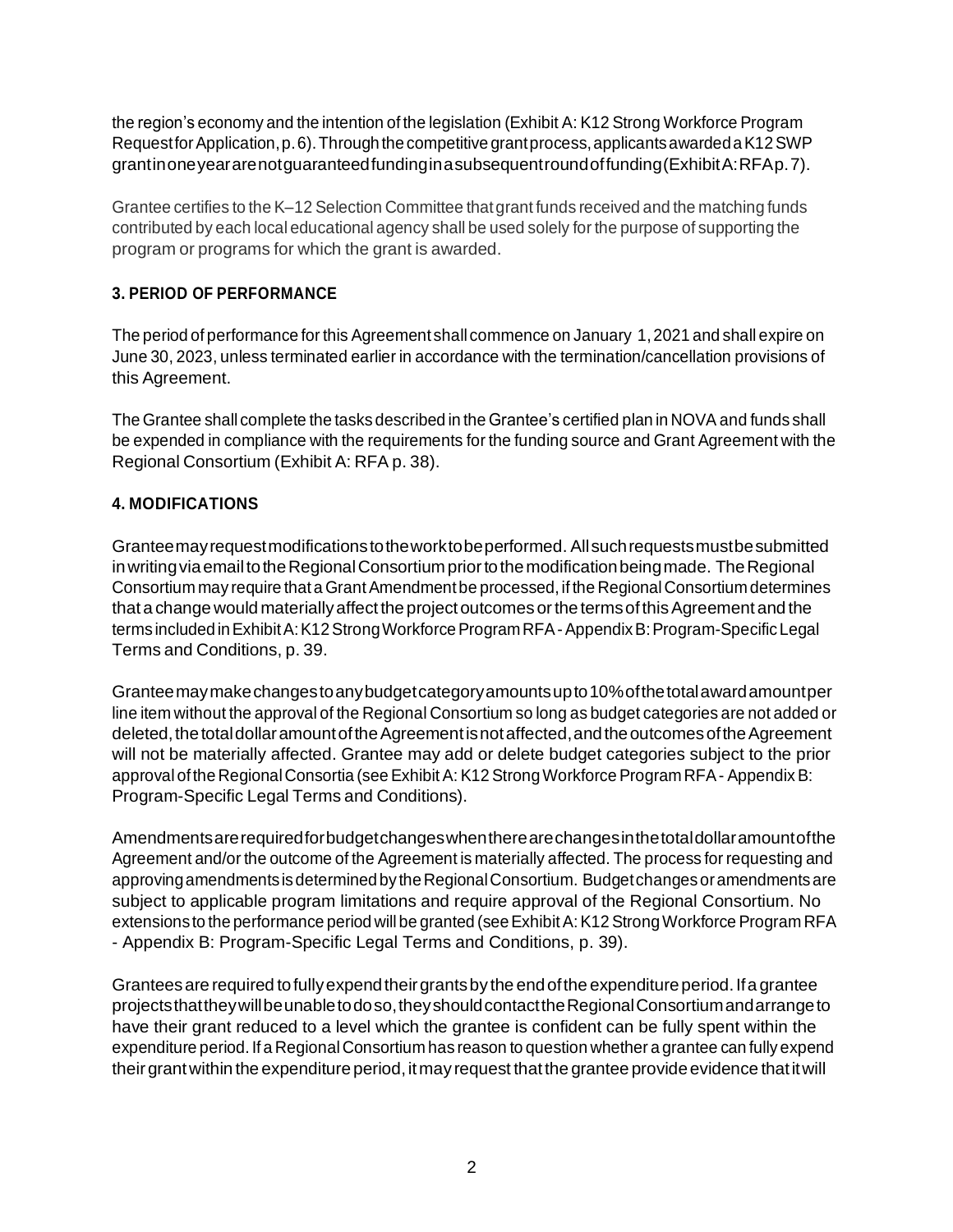beabletodoso. When grantfunds are unexpended, the unspentfunds will go to the next round of K12 SWP funding for the region in which it was awarded (RFA p.39).

The **South Central Coast Regional Consortium** process for requesting and approving changes to grant budgetcategoriesand/oramountsaswellasgrantamendmentsareincludedhere asExhibitB:SCCRC Request to ModifyBudget.

# **5. INVOICING AND PAYMENT**

Advance payment of 70% of the total amount of this Agreement will be paid, upon receipt of an invoice, aftertheAgreementisfullyexecuted.Adetailedinvoiceshallbesubmittedonaformprovidedbythe Fiscal Agent.

Granteemayrequestprogresspayment(s)upto20%ofthetotalamountofthisGrantAgreementupon submission of an invoice and accompanying documentation as required by the Regional Consortium and completionofallreportsdueatthetimetheinvoiceissubmitted.Paymentofthefinal10%willbemade upon receipt of an invoice and accompanying documentation as required by the Regional Consortium, and review and approval by the Regional Consortium of expenditure/progress reports and the final report (Exhibit A: RFA p.38).

TheGranteeisobligatedtoprovideproportionaldollarmatchaccordingtothetermssetforthinExhibit A: K12 Strong Workforce Program RFA, p. 13-14, and as indicated in the Grantee's certified K12 Strong Workforce Program Plan in NOVA. Documentation of required match will be provided to the Fiscal Agent ontheyear-to-dateexpenditureandprogressreportingschedulesetforthinExhibitA:K12Strong Workforce Program RFA- Appendix A: Grantee Requirements and Guidelines, p. 36-37.

# **6. REPORTING**

Report data can be used by policymakers, LEAs, community college districts, and their regional partners to support and evaluate the program, including, to the extent possible, demographic data used to evaluate progress in closing equity gaps in program access and completion, and earnings of underserved demographic groups (Exhibit A: RFA p. 9).

As a K12 SWP grant recipient, LEAs may need to collect extra data elements in addition to those requiredbyCaliforniaDepartmentofEducation(CDE).TheK12SWPgrantrecipients(bothLeadandK– 12 Partner Agencies) must submit the required end-of-the-year files to CDE by November 1, immediately following the fiscal year for which data are being reported (Exhibit A: RFA p.36).

To ensure the successful implementation of the K12 SWP, grant recipients are required to submit ten (10) Quarterly Expenditure and Progress Reports and one (1) end-of- project Final Report to their SWP Regional Consortium. The required reports demonstrate that grant recipients have met the dollar-fordollarmatchrequirement(specifiedinEducationCode,Section88828)andareprovidingprogram deliverablesusingtheK12SWPfundspursuanttoEducationCode,Section88827.TheLeadAgencyof the K12 SWP grant is responsible for ensuring that Lead and K–12 Partner Agencies on the grant submit allrequiredprogressandfiscaldata.Failuretosubmitrequiredreportsorevidencethatdeliverables havebeenmetcouldresultinthelossand/orremittanceofallawardedfunds.Progressreportsareto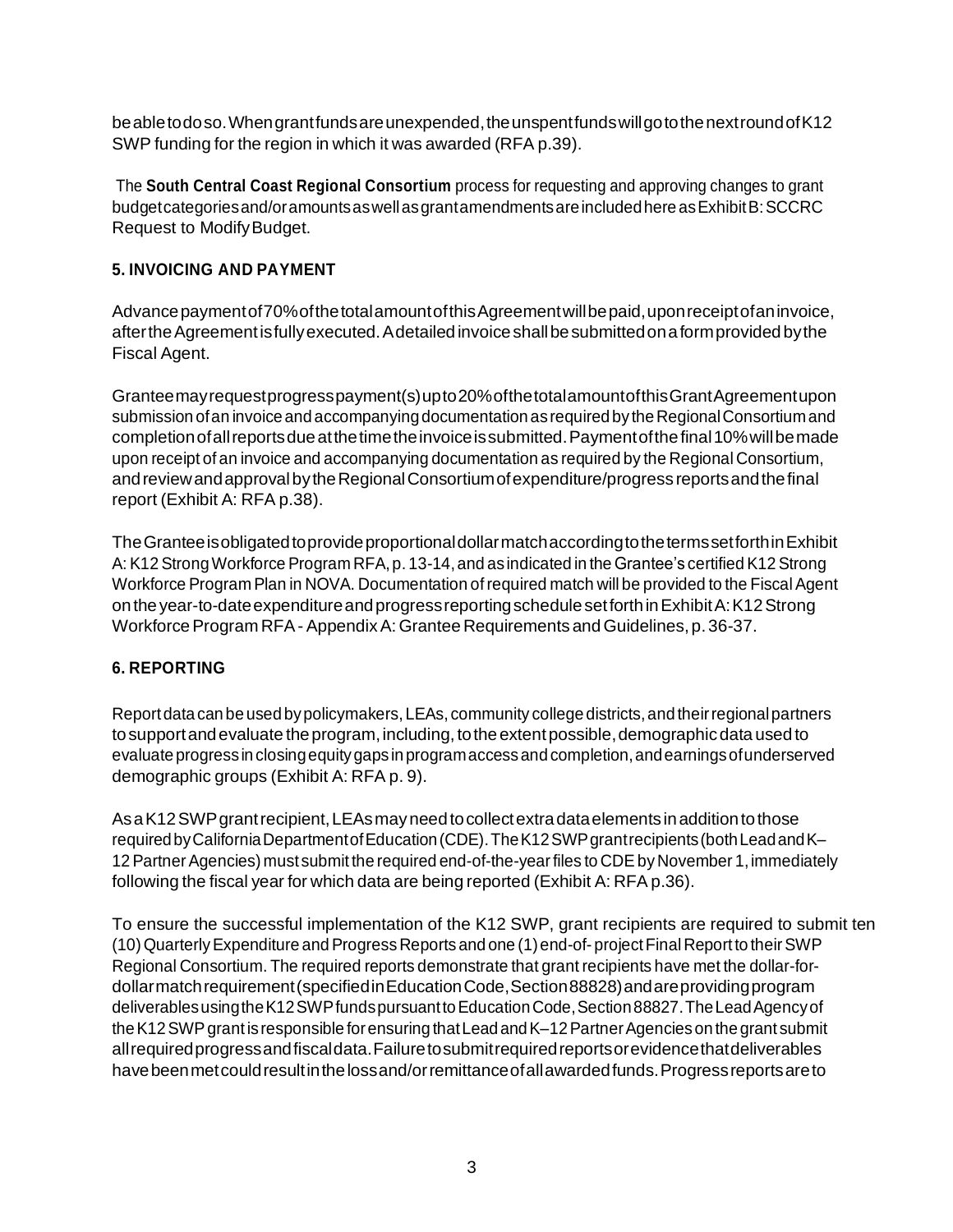be submitted by the due dates indicated in Table 8 of the RFA (p.37). Extensions of reporting deadlines may be made with the approval of the Regional Consortium.

K12SWPfunding is project-based with project submissions and reporting expenditures in NOVA. The Grantee agrees to adhere to the fiscal reporting frequency as identified in Exhibit A: K12 Strong Workforce Program RFA.Grantee willbe provided 30-day notice ofreportdue dates and any changes to the reporting schedule. Periodic fiscal and narrative progress reports of project progress may be requested by the Fiscal Agent at any time.

Grantee shall prepare and submit outcomes data as required by the legislation  $\S 88828$  (d) (8). As per the legislation, failure to provide this data may result in termination of the grant.

# **7. SUBGRANTING AND SUBCONTRACTING**

The Grantee is to be fully responsible to the Fiscal Agent for the acts and omissions of its subgrantees, subcontractors,andofpersonseitherdirectlyorindirectlyemployedbythem,asitisfortheactsand omissions of persons directly employed by the Grantee. Grantee's obligation to pay its subgrantees and subcontractors is independent from the obligation of the Fiscal Agent to make payment to the Grantee. Asaresult, the Fiscal Agentshall have noobligation to pay or enforce the payment of any moneysto a sub-grantee or subcontractor.

The Grantee shall immediately notify the Fiscal Agent to obtain all approvals for changes or additions to subgrantees not specifically named in the grant Application.

# **8. RECORDS AND AUDITS**

- A. Partiesmustmaintainrecordsregardinguseofprogramfunds,andprogressmadetowards objectives and/or performance under the applicable K12 Strong Workforce Program Application.
- B. Parties agree that the Fiscal Agent, the Chancellor's Office, the Bureau of State Audits, and any other appropriate state or federal oversight agency, or their designated representative(s), shall have the right to review and to copy any records and supporting documentation pertaining to the performance of this Agreement. Grantee agrees to maintain such records for possible audit for a minimumofthree(3)yearsafterthefinalpaymentoruntilanyauditfindingshavebeenresolved, unlessalongerperiodofrecordsretentionisstipulated.Granteeagreestoallowtheauditor(s) access to such records during normal business hours and to allow interviews of any employees who mightreasonablyhaveinformationrelatedtosuchrecords.Further,Granteeagreestoincludea similar right of the Fiscal Agent, the Chancellor's Office, the Bureau of State Audits, any other appropriate state or federal oversight agency, or their designated representative(s) to audit records and interview staff in any subcontract related to performance of this Agreement.

# **9. NOTICES/CONTACTS**

AllnoticesrequiredorpermittedunderthisAgreementshallbeinwritinganddeliveredviaemail.A PartytothisAgreementmayalsogivenoticetotheotherPartybysendinganemailandreceiving explicitacknowledgementofitsreceiptfromtheotherparty.Suchnoticeshallbeeffectivewhen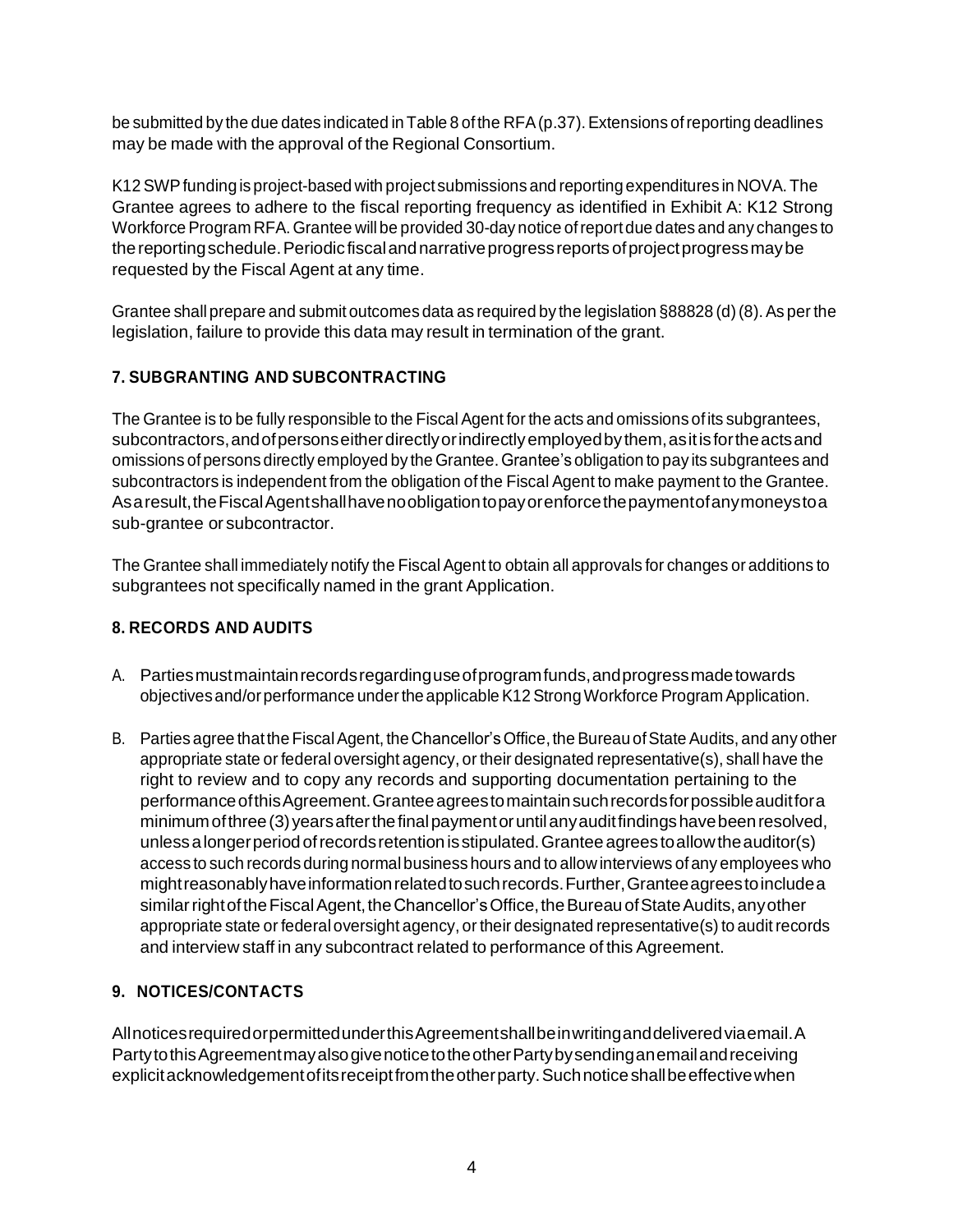received, as indicated by a return email acknowledging receipt. Each Party has the responsibility of keeping notice contact information accurate and current.

#### **For Fiscal Agent:**

Name of CCD: Santa Barbara Community College District Address: 721 Cliff Drive City, State, Zip: Santa Barbara, CA 93109

*For project/program related matters:* Attention Name: Luann Swanberg Title:Director/Chair,SouthCentralCoastRegionalConsortium E-mail: [lrswanberg@pipeline.sbcc.edu](mailto:lrswanberg@pipeline.sbcc.edu) Telephone: 805.479.7670

*Forfiscalrelated matters:* Attention Name: Luann Swanberg Title:Director/Chair,SouthCentralCoastRegionalConsortium E-mail: [lrswanberg@pipeline.sbcc.edu](mailto:lrswanberg@pipeline.sbcc.edu) Telephone: 805.479.7670

#### **For Grantee:**

Name ofLEA: Address: City, State, Zip:

*For project/program related matters:* Attention Name: Title: E-mail: Telephone:

Attention Name: Title: E-mail: Telephone:

*For fiscal related matters:* Attention: Title: E-mail: Telephone:

*Name and Title of the individual who is authorized to sign the Agreement on behalf of the District.* Attention Name: Title: Each Party agrees to notify the other, in writing, within 30 days of changes to project contacts.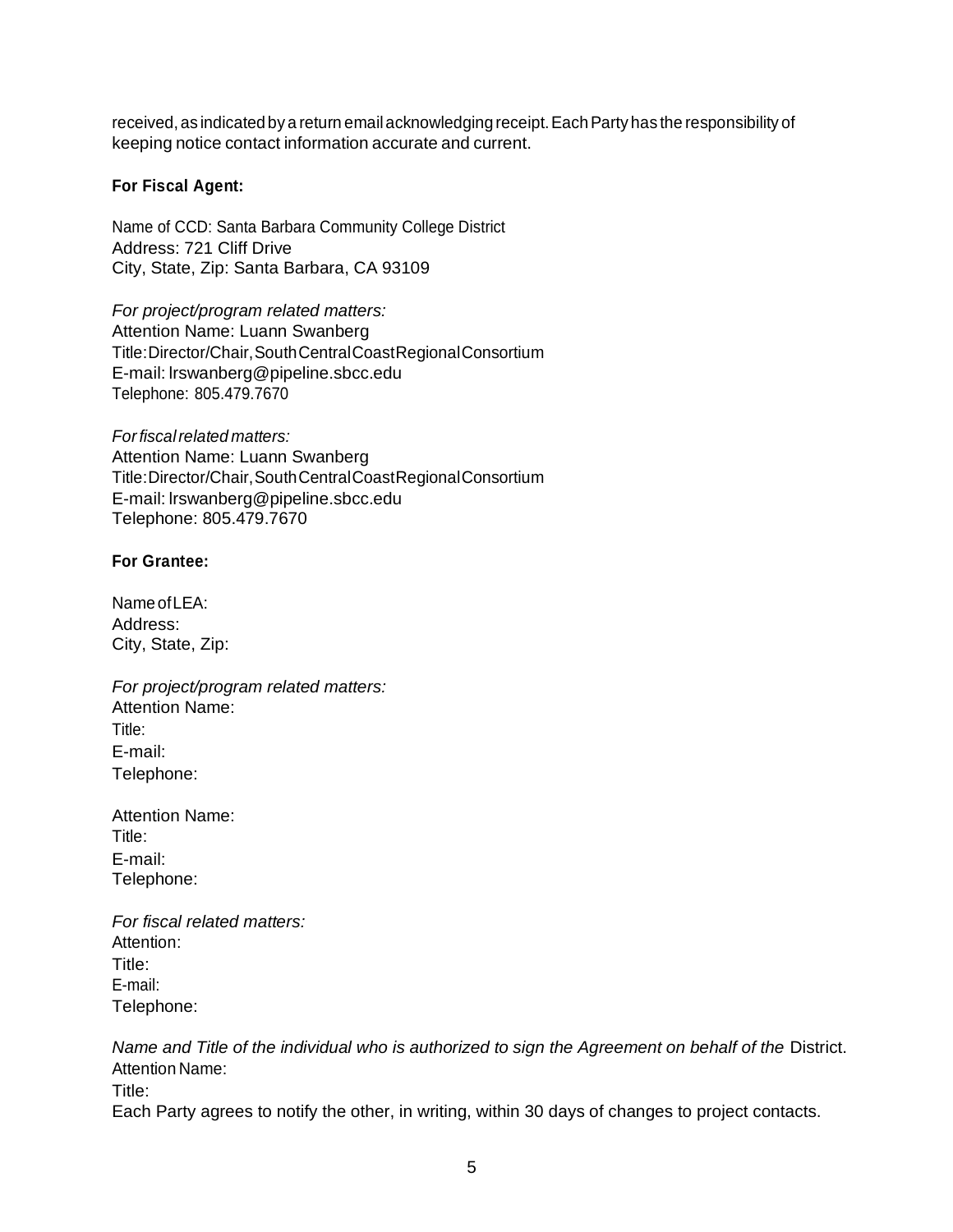### **10. TERMINATION**

- A. Without Cause. A Party may suspend or terminate this Agreement upon thirty (30) days advance written notice to the other Party or Parties prior to the requested termination date. Termination of this Agreement, however, will not invalidate commitments or obligations entered into prior to the date of termination that cannot be cancelled.
- B. WithCause.EachPartymayterminatethisAgreementuponanyotherParty'smaterialbreachof anyprovisionsofthisAgreement.APartyintendingtoterminatethisAgreementpursuanttothis subsection shall provide the breaching Party with written notice at least 30 days ("Cure Period") before the effective termination date. Such notice by the non-breaching Party shall specify the provisionofthisAgreementthatwasbreachedbythebreachingParty,theactsoromissionsofthe breaching Party that constitute a material breach of this Agreement, and the corrective action and/or remedy requested from the breaching Party, and provide the breaching Party with an opportunity to cure the material breach within the Cure Period unless the non-breaching party shall agreeinwritingtoanextensionoftheCurePeriodbeforetheexpirationoftheCurePeriod.Upon expiration of the Cure Period, and if the breaching party has not cured the breach and provided written notice of such cure to the non-breaching Party, this Agreement shall terminate effective the day immediately following the expiration ofthe Cure Period withoutany further notice by the Parties.

### **11. DISPUTES**

Allclaims,disputes,andothermattersinquestionbetweenthePartiesarisingoutoforrelatingtothis Agreementorthebreachthereofshallbeaddressedinthefollowingmanner.ThePartiesshallenter into good faith negotiations to reach an equitable settlement. Except as otherwise provided in this Agreement, any dispute concerning any question arising under this Agreement shall be decided by the Fiscal Agent and/or the Chancellor's Office. In such a case, the decision shall be reduced to writing and a copythereofshallbemailedorotherwisefurnishedtotheGrantee.Thedecisionshallbefinaland conclusive unless within thirty (30) calendar days from the mailing or delivery of such copy, the Fiscal AgentreceivesfromGranteeawrittenrequesttoappealsaiddecision.Pendingfinaldecisionofthe appeal, Grantee shall act in accordance with the written decision of the Fiscal Agent or the Chancellor's Office,whicheveristhefinalarbiterofthedispute.Thehandlingofnon-criminalcomplaints,including discriminationcomplaints,andcomplaintsandreportsofcriminalfraud,wasteandabuseshallbeas prescribed by the State of California, and/or the Prime Sponsor, whichever is applicable, in accordance with applicable provisions of the Code of Federal Regulations.

Notwithstanding the fact that a dispute, controversy or question shall have arisen in the interpretation of any provision of this Agreement, the performance of any work, the delivery of any material, the payment of any moneys to the Grantee, or otherwise, Grantee agrees that it will not directly or indirectly stop or delay the work directed by Fiscal Agent, or any party thereof, or stop or delay the deliveryofanymaterialorservicesrequiredtobefurnishedhereunder,pendingthedeterminationof such dispute or controversy, regardless of whether such dispute, controversy, or question is or may be subject to litigation or other form of dispute resolution.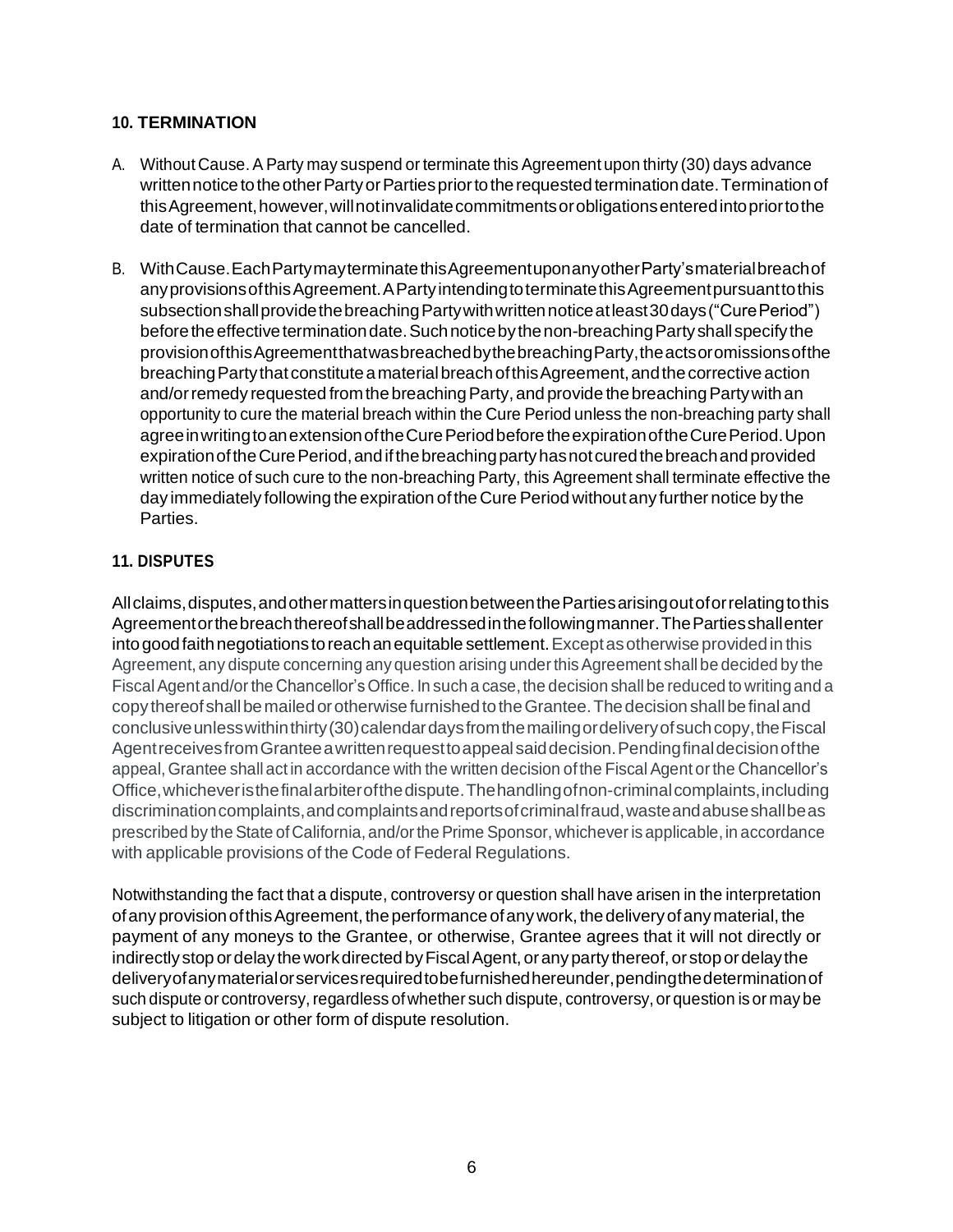### **12. INDEMNIFICATION**

EachPartytothisAgreementagreestodefend,indemnify,andholdharmlesstheotherParties,their officers,agents,employees and volunteers,from and against all loss, cost, and expense arising out of anyliabilityorclaimofliability,sustainedorclaimedtohavebeensustained,arisingoutofactivities,or its performance or nonperformance of obligations under this Agreement, of the indemnifying authority, orthoseofanyofitsofficers,agents,employees,orvolunteers.TheprovisionsofthisArticledonot apply to any damage or losses caused solely by the negligence or willful misconduct of the Parties seeking indemnification or any of its agents or employees.

### **13. INSURANCE**

AcceptanceofthisAgreementconstitutesthatGranteeisnotcoveredunderFiscalAgent'sgeneral liability insurance and that Grantee agrees, during the term of this Agreement, to maintain, at the Grantee's sole expense, all necessary insurance for its officers, agents, and employees, including but not limited to worker's compensation (if required by law), liability, disability, and unemployment insurance. Certificates of insurance shall be provided to Fiscal Agent. Specifically, during the term of this agreement, Grantee shall maintain in full force and effect the kinds of insurance, containing the limits of liability set forth below:

- A. Workers'Compensation:Granteeshallcomplywiththeworkers'compensationlawofthestate wherein the servicesare to be rendered. Such policy shall provide coverage forall personsengaged in the activities described in this Agreement under the employ, supervision or control of the Grantee.
- B. General Liability: The policy shall contain a combined single limit of liability of not less than \$1,000,000.
- C. AutomobileLiability:IfautomotivevehiclesareoperatedbyGranteeinGrantee'sperformanceof Grantee'sobligationsunderthisagreement,Granteeshallmaintainanautomobileliabilitypolicy which shall include coverage on all owned, non-owned and hired vehicles and shall have a minimum limit of liability of not less than \$1,000,000 per occurrence.

CoverageshallbeplacedwithaninsurerhavingaBest'sKeyRatingof"A-"orbetter. Granteeshall furnish Fiscal Agent with Certificates of Insurance evidencing such coverage. Such Certificate shall name Fiscal Agentas additional insureds, and provide that it can be cancelled only with thirty (30) days prior written notice to Fiscal Agent. If any of the foregoing coverages expire, change, or are canceled, Grantee shall notify Fiscal Agent within thirty (30) days prior to the effective date of such expiration, change or cancellation.

The following sentence shall be included in the additional insured endorsements:

*"Santa Barbara Community College District, itsGoverningBoard,asindividualsandasanentity,its officers, directors, employees, and volunteers, are hereby named as additional insured, with respect*  to all work performed by or on behalf of the named insured under its contract with the Certificate *Holder."*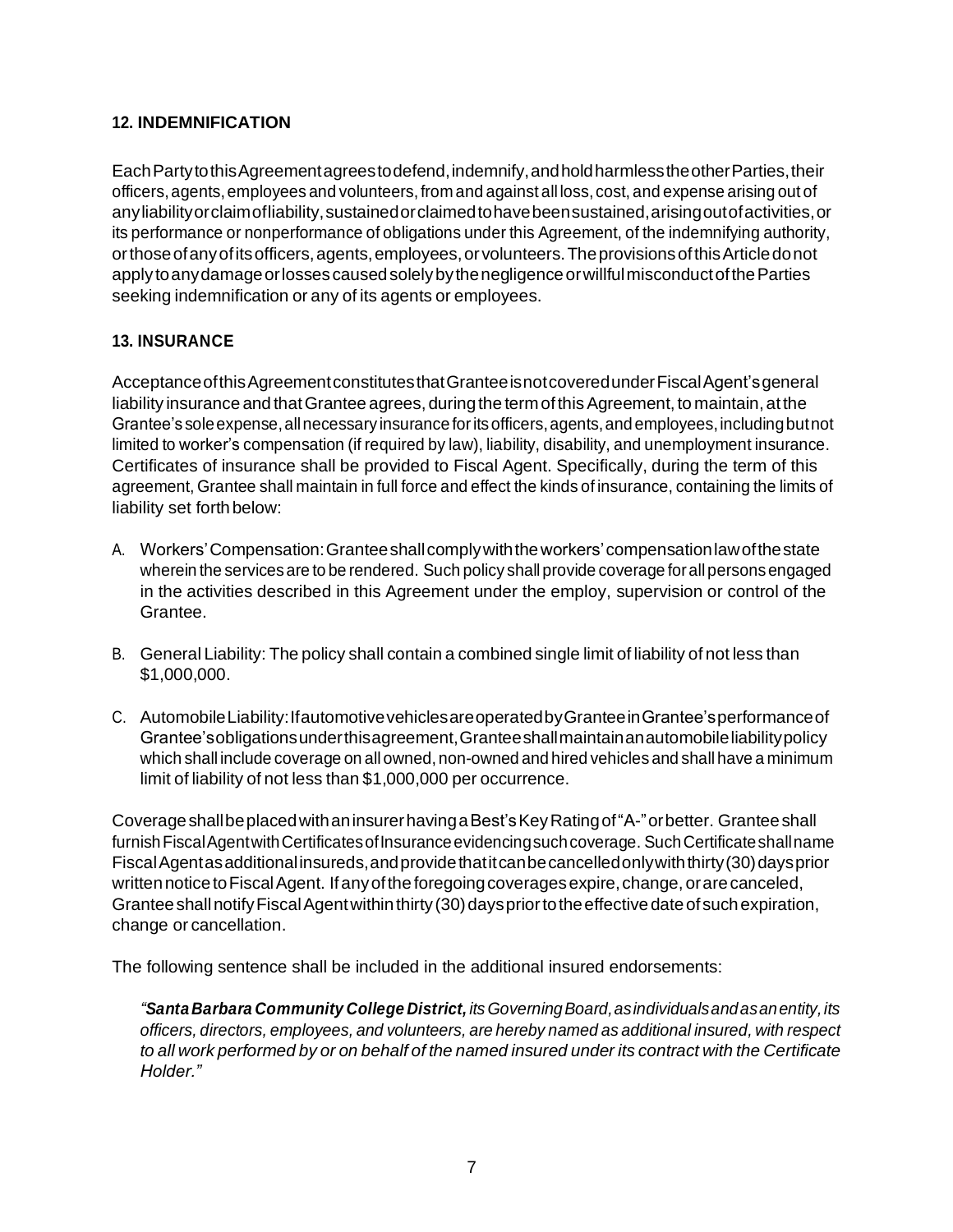# **14. INDEPENDENT CONTRACTORS**

Forthe purpose ofthis Agreement and all work and services specified herein, the parties shallbe, and shall be deemed to be, independent contractors and not agents or employees of the other party.

Grantee,intheperformanceofthisAgreement,shallbeandactasanindependentcontractorandnot as an employee ofthe FiscalAgent.The Grantee understandsand agrees that it and allofits employees shall not be considered officers, employees or agents of the Fiscal Agent, and are not entitled to benefits ofanykindornaturenormallyprovidedtoemployeesoftheFiscalAgentand/ortowhichFiscalAgent's employeesarenormallyentitled,including,butnotlimitedto,StateUnemploymentCompensationor Workers' Compensation. The Grantee assumes full responsibility for its acts and/or liabilities including thoseofitsemployeesoragentsastheyrelatetotheservicesprovidedunderthisAgreement.The Granteeshallassumefullresponsibilityforwithholdingandpaymentofall:Federal,State,Localand applicable income taxes; workers' compensation; contributions, including but not limited to, unemployment insurance and social security with respect to the Grantee's employees. The Fiscal Agent will not withhold taxes, unemployment insurance or social security for the Grantee's employees or independent subcontractors. The Grantee agrees to indemnify and hold the Fiscal Agent harmless from andagainstanyandallliabilityarisingfromanyfailureoftheGranteetowithholdorpayanyapplicable tax, unemployment insurance or social security when due.

# **15. ASSURANCES**

BysigningthisAgreementthePartiescertifytheywillcomplywiththetermsandconditionsoutlinedin the Strong Workforce Program established by Education Code §§88827-88833, and with the guidance documents provided by the California Community College Chancellor's Office, Exhibit B: K12 Strong Workforce Program RFA, and other guidance published by the California Community College Chancellor's Office, currently posted on Strong Workforce Program website: [https://www.cccco.edu/About-Us/Chancellors-Office/Divisions/Workforce-and-Economic-](https://www.cccco.edu/About-Us/Chancellors-Office/Divisions/Workforce-and-Economic-Development/K12-Strong-Workforce)[Development/K12-Strong-Workforce](https://www.cccco.edu/About-Us/Chancellors-Office/Divisions/Workforce-and-Economic-Development/K12-Strong-Workforce)

By signing this Agreement, the Grantee certifies that it complies with state and federal requirements for Standards of Conduct, Workers' Compensation Insurance, Participation in Grant-Funded Activities, Non-Discrimination, Accessibility for Persons with Disabilities, Drug-Free Workplace Certification, Intellectual Property, and Debarment and Suspension, and will adhere to these legal standards and requirements in the performance of work related to this Agreement.

# **16. FEDERAL, STATE, AND LOCAL TAXES**

Except as may be otherwise provided in this Agreement, the Grantee's award amount includes all applicable Federal, State, and local taxes and duties, and therefore, Grantee shall be responsible for paying all such costs.

# **17. EQUAL OPPORTUNITY/NON-DISCRIMINATION**

A. During the performance of this Agreement, Grantee shall not unlawfully discriminate, harass or allow harassment, against any employee or applicant for employment because of sex, race, color, ancestry, religion, creed, national origin, physical disability (including HIV and AIDS), mental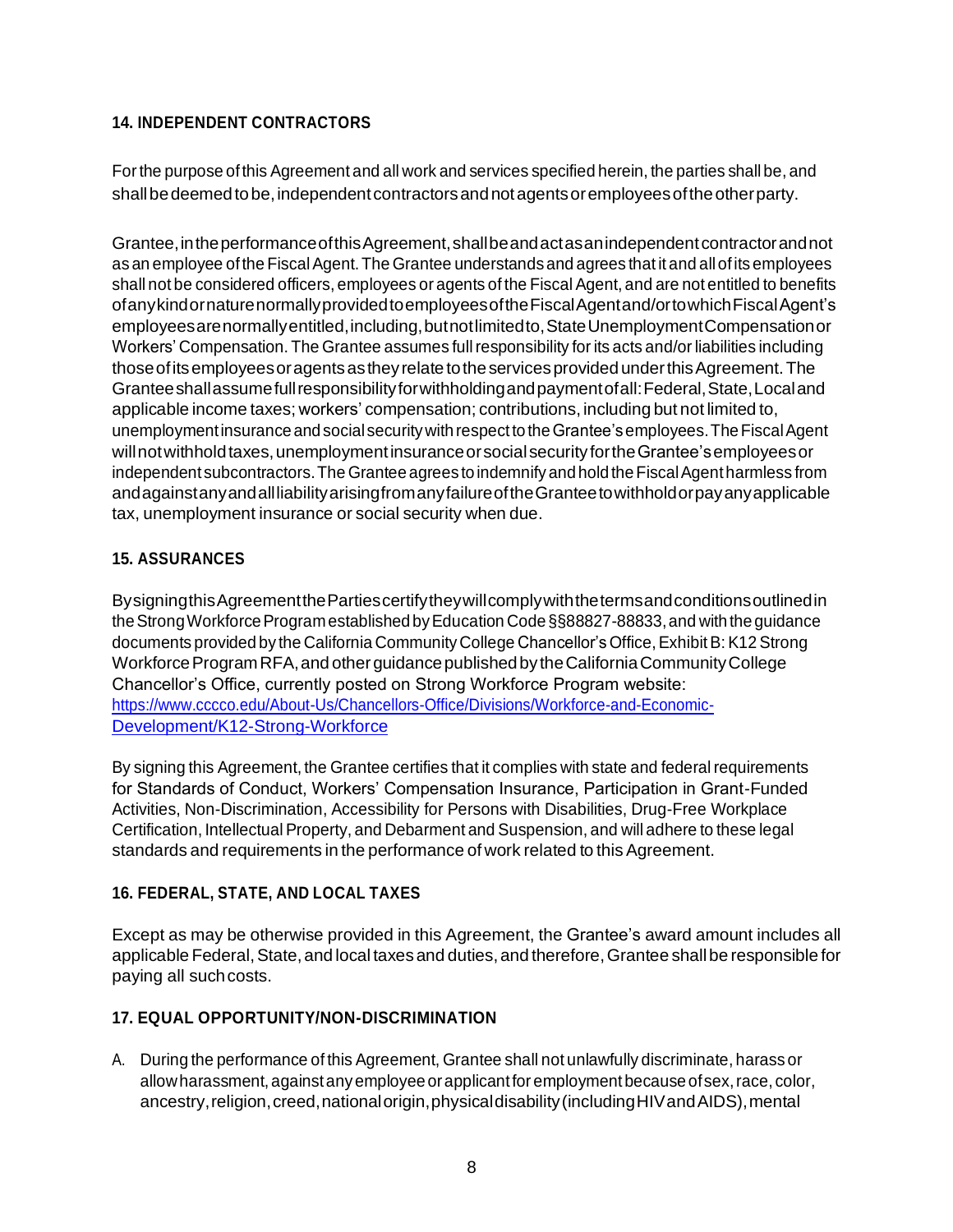disability, medical condition (cancer and genetic characteristics), age (over 40), marital status, denial of family care leave, sexual orientation, gender, gender expression, political affiliation, position in a labor dispute, or any characteristic listed or defined in §11135 of the Government Code or any characteristicthatiscontainedintheprohibitionofhatecrimessetforthinsubdivision(1)of§422.6 of the California Penal Code, or any other status protected by law is strictly prohibited. Grantee shall ensure that the evaluation and treatment of their employees and applicants for employment are free from such discrimination and harassment.

- B. Grantee shall comply with the provisions of the Fair Employment and HousingAct(Gov. Code, §§12900 et seq.) and the applicable regulations promulgated thereunder (Cal. Code Regs., tit. 2, §§7285etseq.).TheapplicableregulationsoftheFairEmploymentandHousingCommission implementingGovernmentCode§12990(a-f),setforthinchapter5ofdivision4oftitle2ofthe California Code of Regulations are incorporated into this Agreement by reference and made a part hereof as if set forth in full.
- C. Grantee shall also comply with the provisions ofGovernmentCode §§11135- 11139.8,and the regulations promulgated thereunder by the Board of Governors of the California Community Colleges (Cal. Code of Regulations, title 5, §§59300 et seq.)

# **18. UNENFORCEABLE PROVISION**

IntheeventthatanyprovisionofthisAgreementisunenforceableorheldtobeunenforceable,thenthe partiesagreethatallotherprovisionsofthisAgreementremaininfullforceandeffectandshallnotbe affected thereby.

# **19. WAIVER**

AnywaiverbyFiscalAgentofanybreachofanyoneormoreofthetermsofthisAgreementshallnotbe construedtobeawaiverofanysubsequentorotherbreachofthesameorofanyotherterm.Failureon the part of the Fiscal Agent to require full, exact, and complete compliance with any terms of this AgreementshallnotbeconstruedasinanymannerchangingthetermsofthisAgreement,orstopping the Fiscal Agent from enforcing the terms of this Agreement.

# **20. COMPLIANCE WITH APPLICABLELAWS**

It is understood and agreed that this Agreement shall be governed by the laws of the State of California both as to the interpretation and performance; venue of any action brought with regard to this Agreement shall be in **Santa Barbara County**, state of California.

Grantee shall be subject to and shall comply with all Federal, State and local laws and regulations applicable with respect to its performance of services under this Agreement.

# **21. INTELLECTUAL PROPERTY**

A. Any work product resulting from this Agreement falls under the Chancellor's Office Creative Commons Attribution license which gives permission to the public to reproduce, distribute, perform,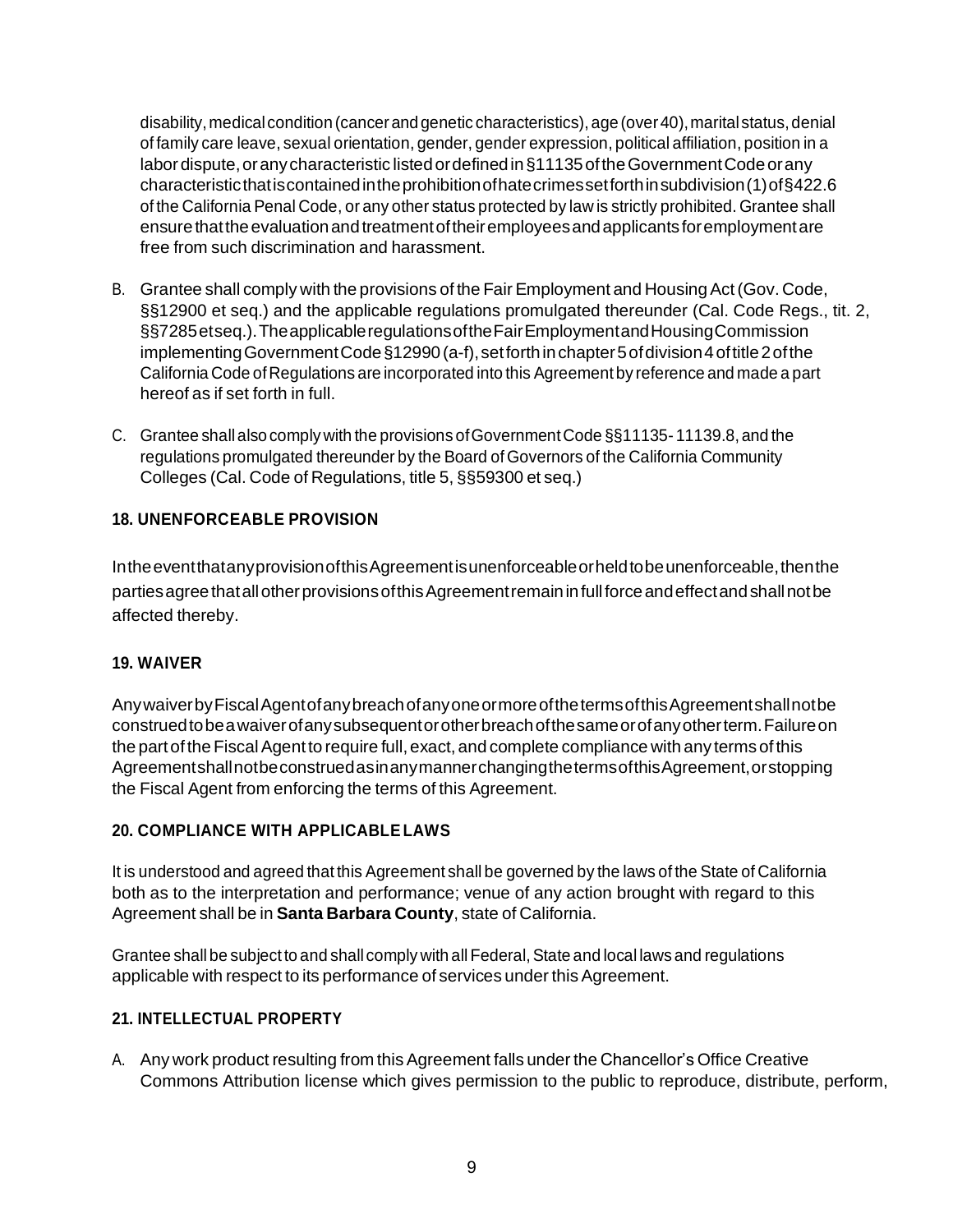displayoradaptthelicensedmaterialsforanypurpose,solongastheusergivesattributiontothe author.

# **22. DEBARMENT AND SUSPENSION**

- A. Byexecutingthiscontractualinstrument,Granteeagreestocomplywithapplicablefederal suspension and debarment regulations, including, but not limited to, regulations implementing Executive Order 12549 (29 C.F.R. Part 98)
- B. By executing this contractual instrument, Grantee certifies to the best of their knowledge and belief that it and its principals:
	- 1. Are not presently debarred, suspended, proposed for debarment, declared ineligible, or voluntarily excluded from covered transactions by any federal department or agency;
	- 2. Havenot,withinathree(3)yearperiodprecedingtheexecutionofthiscontractualinstrument, beenconvictedof,orhadaciviljudgmentrenderedagainstthem,for(a)commissionofafraud or a criminal offense in connection with obtaining, attempting to obtain, or performing a public (Federal,StateorLocal)orprivatetransactionorcontract;(b) violationofFederalorState antitrust statutes; (c) commission of embezzlement, theft, forgery, bribery, falsification or destruction of records, making false statements, tax evasion, receiving stolen property, making false claims, or obstruction of justice; or (d) commission of any other offense indicating a lack of businessintegrityorbusinesshonestythatseriouslyanddirectlyaffectsGrantee'spresent responsibility;
	- 3. Are not presently indicted for, or otherwise criminally or civilly charged by any government entity (Federal, State or Local), with commission of any of the offenses enumerated in B(2) above;
	- 4. Have not, within a three (3) year period preceding the execution of this contractual instrument, hadone ormore public transaction (Federal, State or Local) terminated for cause or default.

# **23. ORDER OF PRECEDENCE**

Any inconsistency or conflictbetween provisions in this Agreement shall be resolved by giving precedence in the following order:

- 1) the Agreement,
- 2) Exhibit A: K12 Strong Workforce Program RFA,
- 3) the Grantee's certified K12 Strong Workforce Program Plan in NOVA